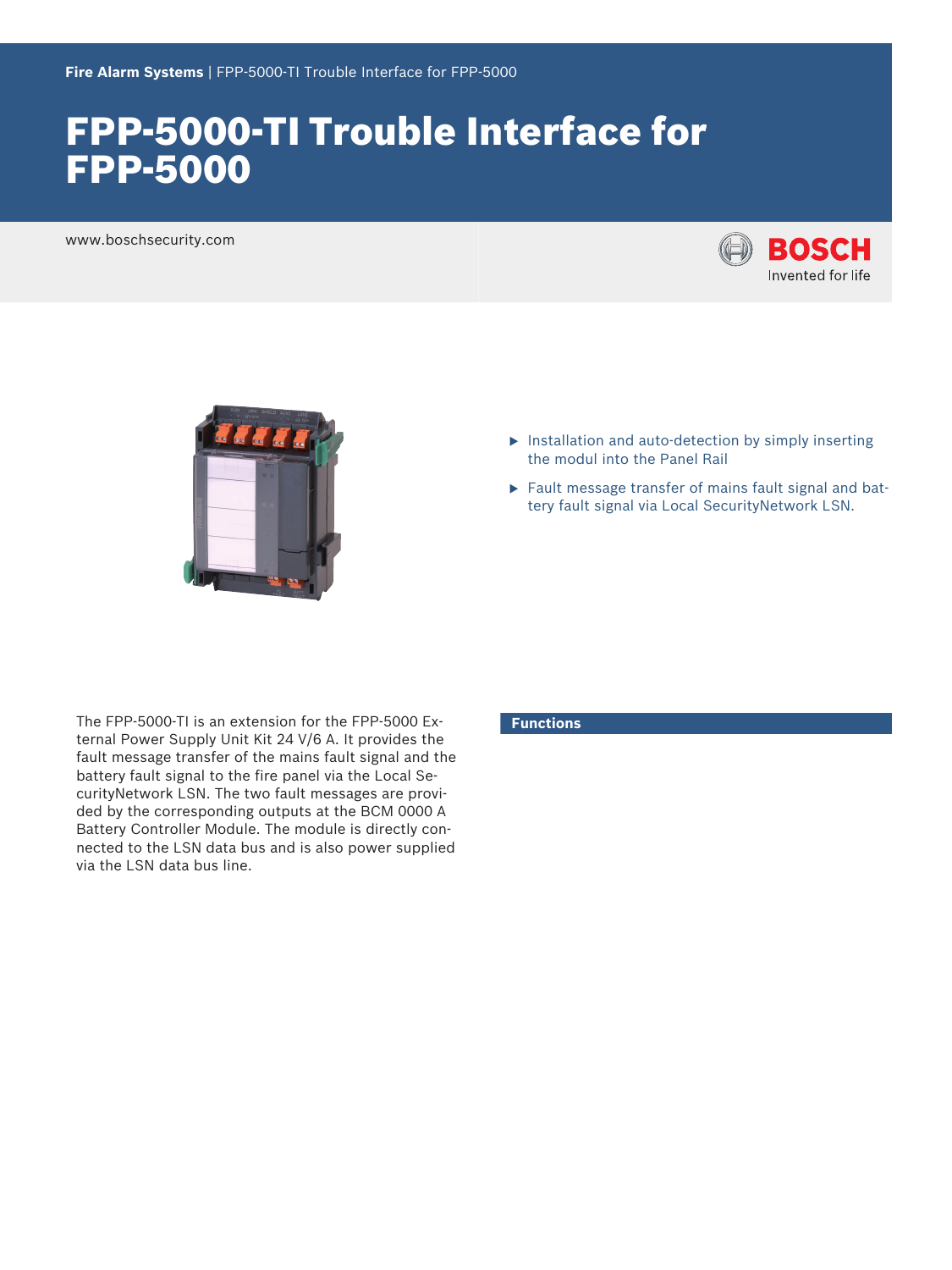

| Pos. | <b>Labelling</b>         | Connection                                                          |
|------|--------------------------|---------------------------------------------------------------------|
| 1    | $AIIX1 -$                | Auxiliary power supply incoming (support<br>points to loop through) |
| 2    | $AIIX1 +$                |                                                                     |
| 3    | $ISN1a1-$                | LSN incoming                                                        |
| 4    | $1$ SN1 b1 +             |                                                                     |
| 5    | <b>SHIELD</b>            | Shield wire                                                         |
| 6    | <b>SHIFID</b>            |                                                                     |
| 7    | $AIIX2 -$                | Auxiliary power supply outgoing (support<br>points to loop through) |
| 8    | $AIIX2 +$                |                                                                     |
| 9    | $ISNI$ a $2-$            | LSN outgoing                                                        |
| 10   | $1$ SN1 b <sub>2</sub> + |                                                                     |
| 11   | <b>ACFAULT-</b>          | Mains fault input                                                   |
| 12   | AC FAULT +               |                                                                     |
| 13   | <b>BATT FAULT -</b>      | Battery fault input                                                 |
| 14   | <b>BATT FAULT +</b>      |                                                                     |

## **Certifications and Approvals**

| Region | Certification |          |
|--------|---------------|----------|
| Europe |               | FPP-5000 |

### **Technical Specifications**

#### **Electrical**

| Input voltage (min - max)          | 15 V DC to +33 V DC                                                                                 |  |  |  |
|------------------------------------|-----------------------------------------------------------------------------------------------------|--|--|--|
| Maximum current consumption        | 1.15 mA at 24 V DC (from LSN)                                                                       |  |  |  |
| <b>Mechanical</b>                  |                                                                                                     |  |  |  |
| Address setting                    | Via eight DIP switches                                                                              |  |  |  |
| Housing material and color         | ABS plastic, (UL94 V-0), semi-<br>gloss anthracite, RAL 7016                                        |  |  |  |
| Dimensions $(W \times H \times L)$ | Approx. 127 x 96 x 60 mm<br>(approx. $5.0 \times 3.8 \times 2.4$ inches)                            |  |  |  |
| <b>Environmental conditions</b>    |                                                                                                     |  |  |  |
| Protection type as per IEC 60529   | IP 20                                                                                               |  |  |  |
| Permissible operating temp.        | $-5^{\circ}$ C to 50 °C (23 °F to 122 °F)                                                           |  |  |  |
| Permissible storage temp.          | $-20\,^{\circ}\text{C}$ to 60 $^{\circ}\text{C}$ (-4 $^{\circ}\text{F}$ to 140 $^{\circ}\text{F}$ ) |  |  |  |
| Relative humidity                  | Max. 95% non-condensing                                                                             |  |  |  |

### **Ordering Information**

#### **FPP‑5000‑TI Trouble Interface for FPP‑5000**

usable for FPP‑5000 External Power Supply Unit Kit 24 V/6 A Order number **FPP-5000-TI**